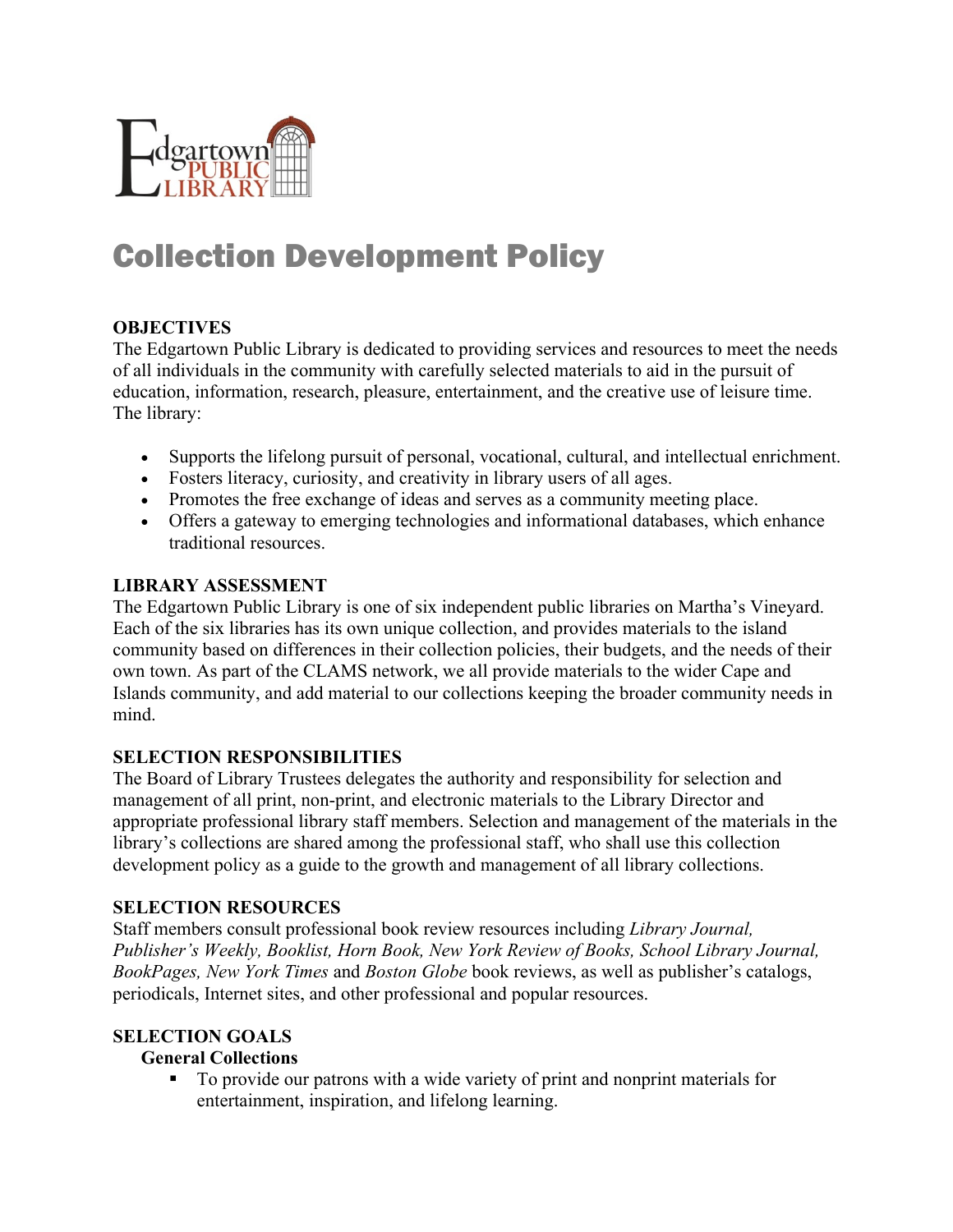- To provide diverse materials, reflecting many points of view, for patrons of all ages.
- To balance up-to-date and popular materials with a core collection of recognized classics and key works in a variety of subject areas.
- The lack of a review or an unfavorable review shall not be the sole reason for rejecting a title which is in demand. Consideration is, therefore, given to requests from library patrons and materials discussed in the public sphere. Materials are judged on the basis of the work as a whole, not on a part taken out of context.
- Interlibrary Loan: Because of limited budget and space, the library cannot provide all materials that are requested. Therefore, interlibrary loan is used to obtain from other libraries those materials that are beyond the scope of this library's collection.
- In return for utilizing interlibrary loans to satisfy the needs of our patrons, the Edgartown Public Library agrees to lend its materials to other libraries through the same interlibrary loan network, and to make an effort to have its current holdings listed in a tool that is accessible by other libraries throughout the state.

# **Special Collections and Archives**

§ To provide patrons and researchers with comprehensive and reliable published and unpublished materials on Martha's Vineyard, Cape Cod, and New England history, genealogy, and maritime trades from the earliest settlement of the country to present day.

# **SELECTION CRITERIA**

Items added to the collections are done so based on one or more of the following criteria:

- Well-reviewed by known review sources
- In demand or recommended by library users
- Appeal and relevance to community interests
- Authority and reputation of the author
- Literary merit
- Accuracy and timeliness
- In keeping with our mission
- Need in relation to scope of collection
- Format suitable for library use
- Price and availability of funds
- § Availability from another Library or source (i.e. Interlibrary Loan, Commonwealth Catalog, etc.)
- Importance as an historical record
- Space considerations

# **COLLECTION POLICIES**

## **General Collections**

- We generally refrain from purchasing or collecting textbooks, toy or pop-up books, abridged or condensed books, professional titles, and large collections of foreign language books.
- § We may limit or cease purchase of outmoded nonprint formats (i.e. VHS format videos, cassette tapes) in favor of newer technologies, once that new technology is firmly established.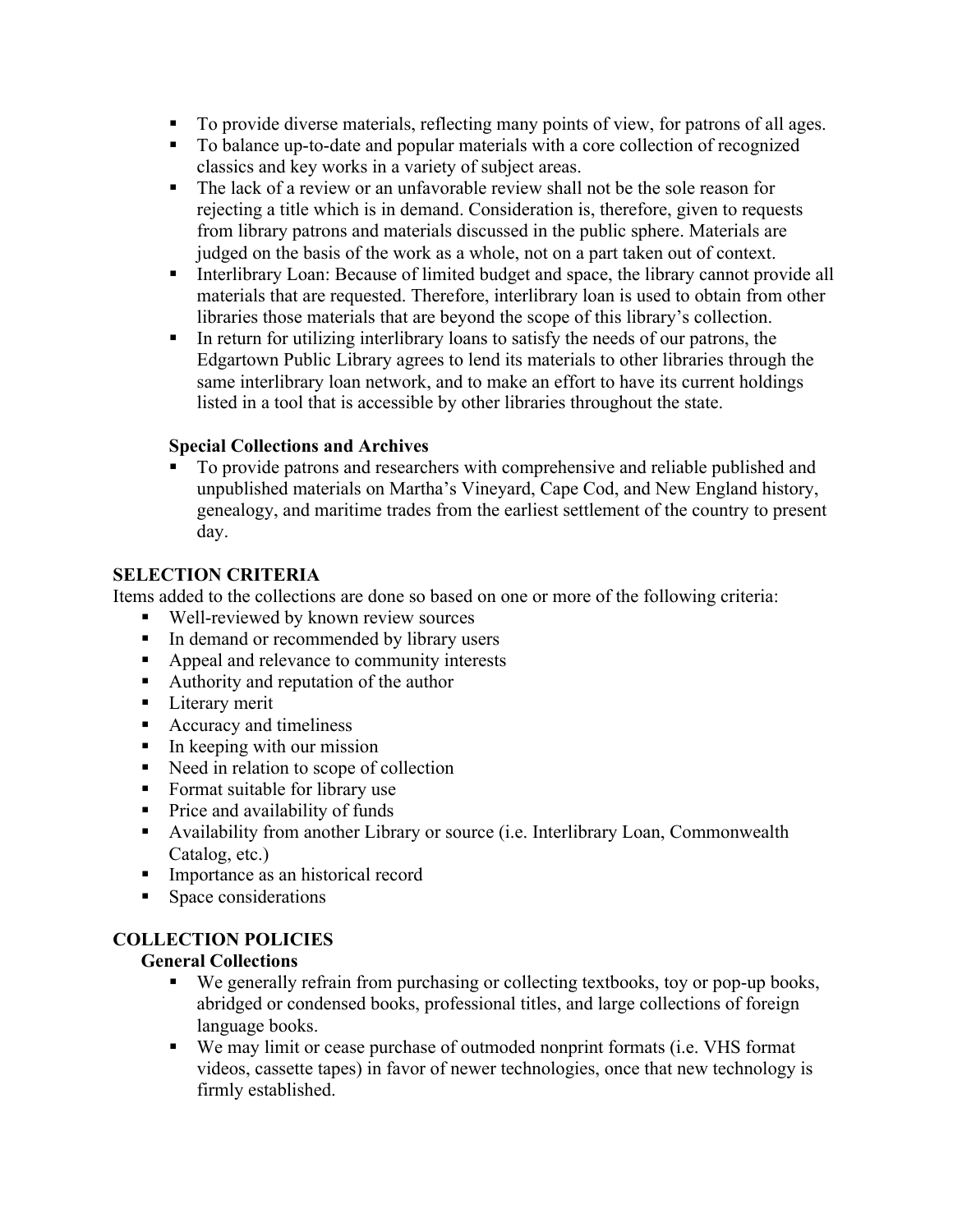■ We do not generally purchase self-published works; see more on this policy below. An exception is self-published family genealogies related to Martha's Vineyard.

# **Adult, Young Adults, and Children's Collections**

Library materials will be added to the collection where it is deemed by professional library staff to be most appropriate. In general, material is added to the following collections:

- Children's Collection Includes books, music, audio books, Playaways, magazines, movies, and electronic titles geared to children ages birth through grade 8. All movies rated G and PG will be included in the children's collection.
- Young Adults Collection Includes books, music, audio books, electronic titles, and magazines geared to young adults in grades 7 through 12. YA music and movies are interfiled within the adult collection.
- Adult Collection Includes books, audio books, Playaways, music, movies, magazines, electronic titles, and large print materials geared toward older teens and adults. Movies rated PG13, R, and unrated are included in the adult movie collection. All music except children's music is included in the adult music collection.

*The staff and Trustees of the Edgartown Public Library are not responsible for the reading, viewing, or listening choices of children and young adults using the resources offered by the library. Responsibility for these choices rests with the child's parent or legal guardian.*

## **Self-Published Materials**

Self-published books will be considered for admission into the collection under the following conditions:

- The title has received at least one positive review from a trade publication. The following review sources will not be considered: Self-written reviews, un-sourced reviews, reviews from friends and family.
- The book has been edited by an editor or professional literary agent.

Library staff members selecting the material may also choose to review and evaluate the merit of the book as an addition to the collection.

At any time, library staff reserve the right not to add self-published titles to the collection if in his/her opinion the work is of poor quality or has not been edited properly. Self-published titles that are added to the collection that do not circulate for one year will be weeded.

## **School & Student Curriculum**

Library staff will collect and purchase materials to support the curriculum of the Edgartown School when appropriate, with the exception of textbooks. We also support the needs of area preschools, private schools, and homeschoolers.

## **Internet and Electronic Resources**

- We provide electronic resources and streaming media. Considerations for selection include: authoritativeness, timeliness and accuracy, quality and uniqueness of information, target audience, depth of coverage, easy to use interface, price, vendor reputation, customer support, and advantage over comparable print resources.
- We provide unfiltered dedicated and wireless Internet access to the public free of charge.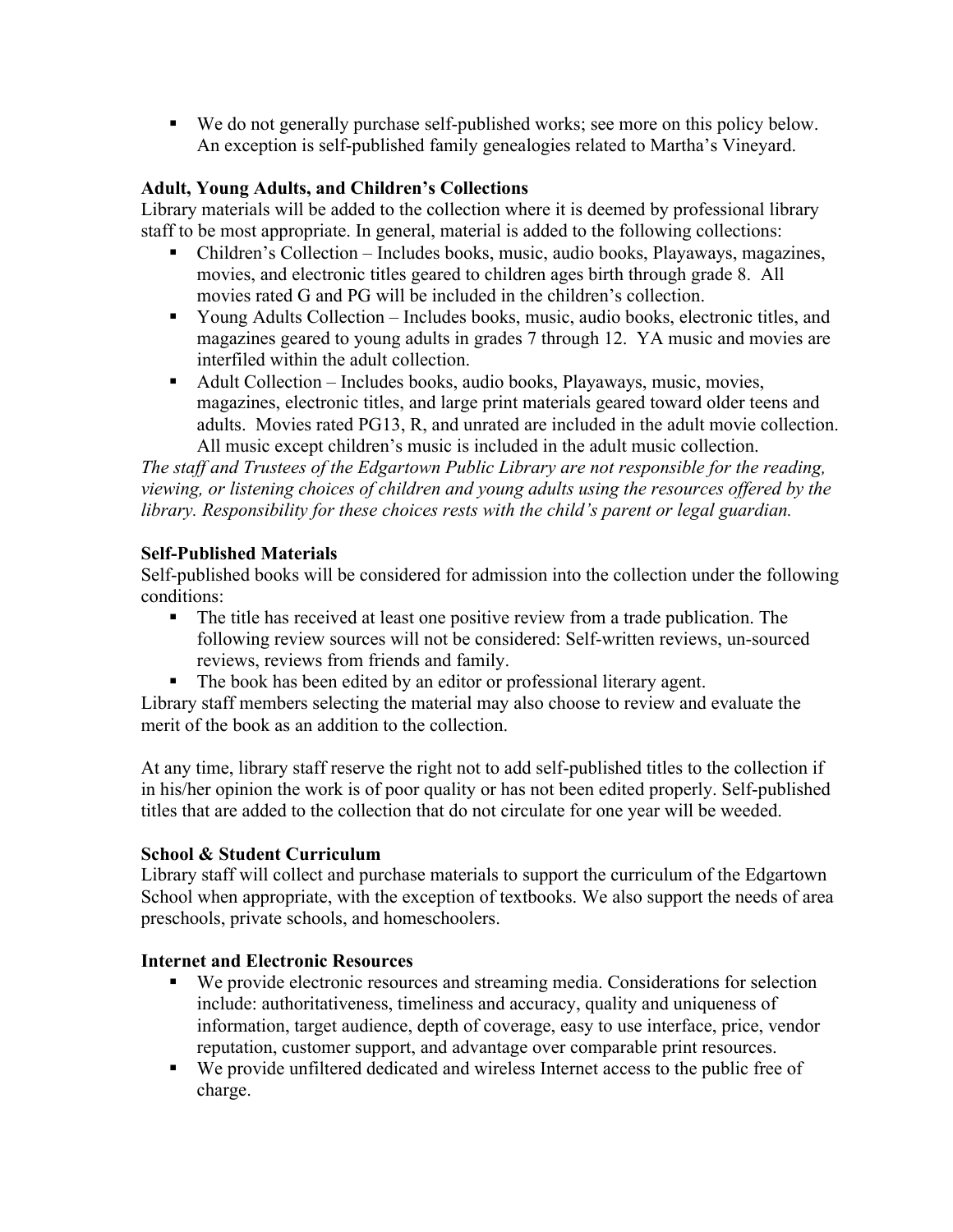■ We provide access to research databases provided by the CLAMS network, through the Massachusetts Library System (MLS), and through the Massachusetts Board of Library Commissioners (MBLC). In addition, we subscribe directly to databases that support our mission and comply with our selection criteria. Due to the large expense associated with providing electronic resources, renewal is assessed on an annual basis.

## **Special Collections**

■ Our special collections' focus is Martha's Vineyard, Cape Cod, Massachusetts, and New England history, genealogy, and maritime trades from the earliest days of the settlement of the country to present day.

# **WEEDING/DEACCESSIONING**

## **General Collections & Special Collections**

The staff of the Edgartown Public Library regularly weeds or deaccessions material from the collections based on the following criteria:

- Poor condition
- Out of date or obsolete information
- Misleading and/or factually inaccurate information
- Multiple copies owned
- § If circulating, the item has not circulated within a certain time period
- Duplication in subject area
- Lack of space; or material/information may be obtained expeditiously elsewhere through interlibrary loan, reciprocal borrowing, or in electronic format.

Titles will be considered for deaccessioning and replacement on a case-by-case basis, and will be discarded or offered for free on the library's free shelf.

#### **Archives**

It is extremely rare that material in the archives is weeded or deaccessioned. Items will be considered on a case-by-case basis by the Library Director and may include:

- Items previously added to the archives that are not central to the library's mission and collection policy
- Duplicate items
- Items that may more appropriately reside at another library or at another organization

#### **CONTROVERSIAL MATERIAL**

The library collects a variety of materials for all age groups, diverse tastes, and varying viewpoints. The Edgartown Public Library is a proponent of the American Library Association's Library Bill of Rights and Freedom to Read Statement.

The library does not label controversial material, or restrict its use in any way. No rating labels are applied to library materials. Library materials will not be marked or identified to show approval or disapproval of their contents, and no library material will be sequestered except to protect it from damage or theft.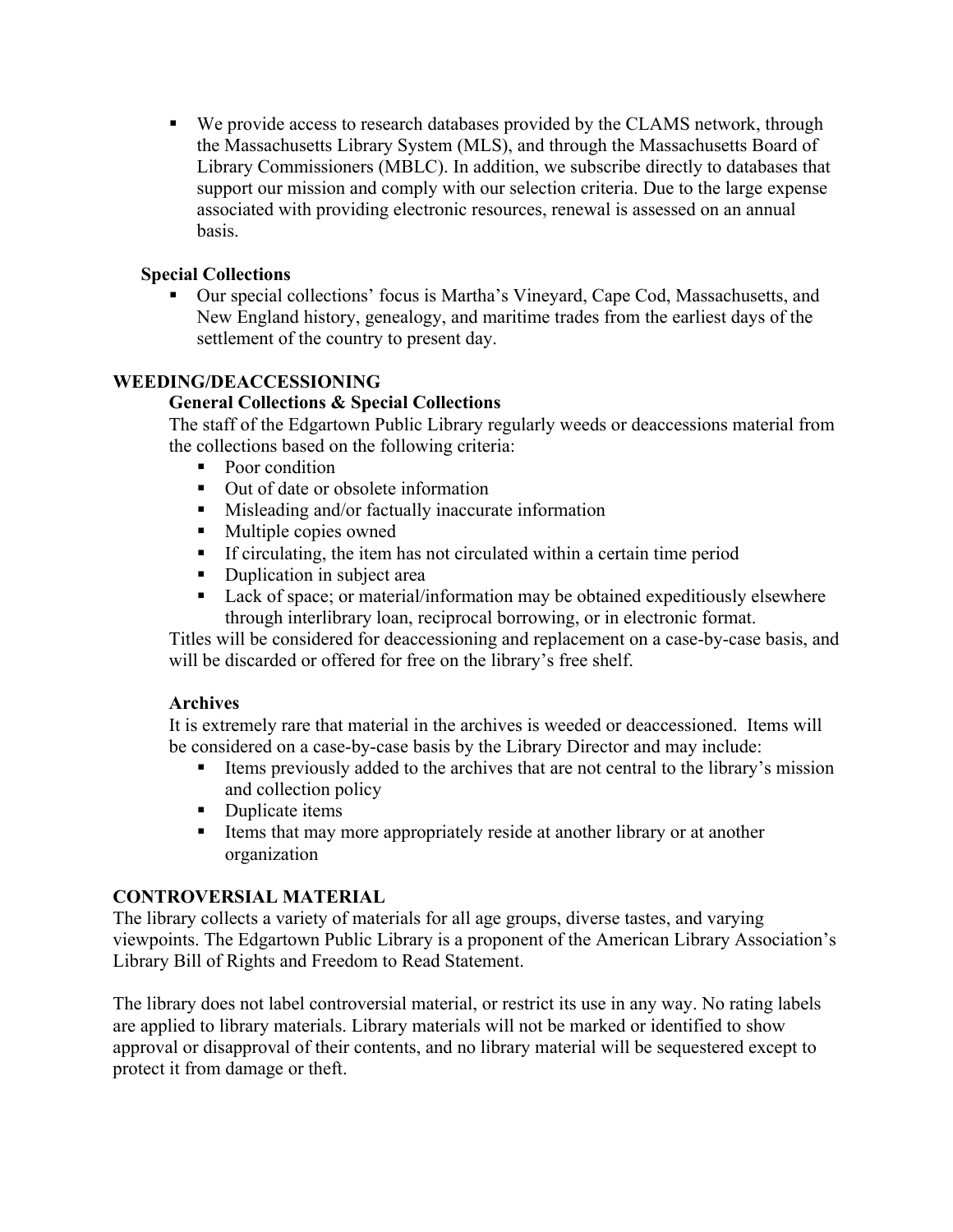Responsibility for the reading of children rests with their parents or legal guardians. Selection of library materials will not be inhibited by the possibility that materials may come into the possession of children.

## **CHALLENGES & REQUESTS FOR RECONSIDERATION**

The Edgartown Public Library recognizes that some materials may be considered controversial and that any given item may offend some patrons. Selection of materials will not be made on the basis of anticipated approval or disapproval, but solely on the basis of the principles stated in this policy.

Patrons with borrowing privileges who wish to object to the addition or exclusion of a certain item in the library's collection may submit a reconsideration form to the attention of the Library Director at 26 West Tisbury Road, Edgartown, MA, 02539, or at 508-627-4221, or via email at director@edgartownlibrary.org.

A reconsideration form and more information on the reconsideration process are appended to this Collection Development Policy.

Once reviewed by the Library Director and library staff, the inquiry will be placed on the agenda of the next regular meeting of the Edgartown Public Library Board of Trustees.

# **RECONSIDERATION OF LIBRARY MATERIALS**

The Board of Trustees of the Edgartown Public Library considers all materials selected under this Collection Development Policy to be constitutionally protected under the First Amendment of the United States Constitution. If a library patron claims that a particular item is not constitutionally protected, the burden of proof rests with the patron.

The Board of Trustees recognizes the right of individuals to question materials in the library's collection. Whenever a patron objects to the presence or absence of any library material, the complaint will be given hearing and consideration as follows:

• The patron must submit a "Reconsideration of Library Materials" form. This completed form may be submitted to the Library Director at 26 West Tisbury Road, Edgartown, MA, 02539, or via email at director@edgartownlibrary.org. The inquiry will be placed on the agenda for review at the next regular meeting of the Edgartown Library Board of Trustees. A decision will be made regarding whether or not to add or withdraw the material within a reasonable amount of time, with written reasons for the decision conveyed to the patron. If the patron is dissatisfied with the Board's decision or written reply, he or she may appeal the decision in person to the Board. The Board, after receiving testimony from the patron, other interested parties, and from the Library Director, will decide whether or not library policies have been followed and whether to add or withdraw the material in question. The Library Board of Trustees has final say on a request for reconsideration matters.